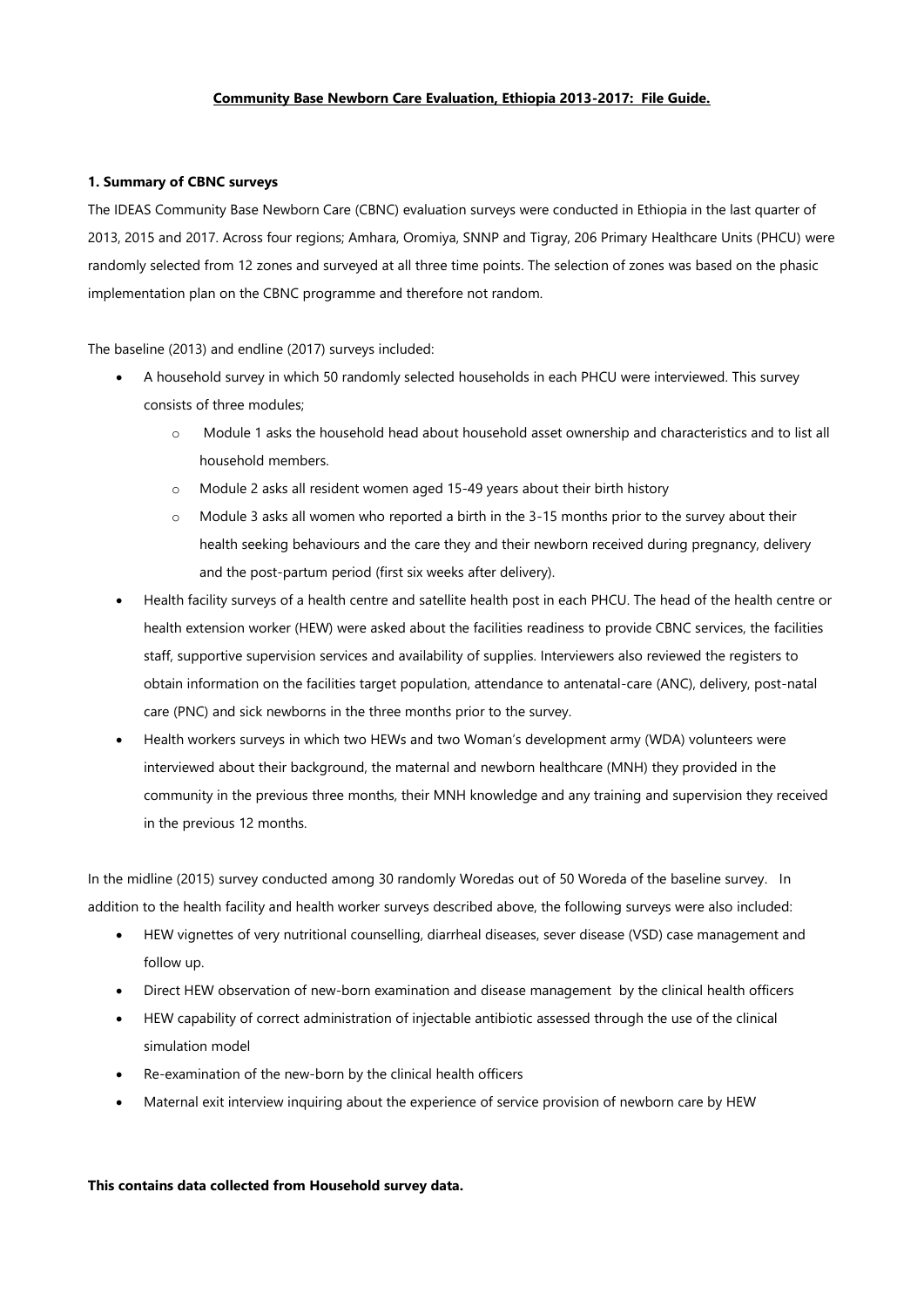## **2. Preserving anonymity of survey participants.**

In order to preserve the anonymity of individual survey participants, the following modifications have been made to the datasets and/or survey documentation:-

- any geographical information below that of zone has been removed.
- any names relating to clusters (i.e. village or Health Centre names) have been removed.
- all GPS co-ordinates have been removed (including those for health facilities which are in a similar vicinity to household clusters)
- all names, dates of birth and death of individuals and their children have been removed.
- sampling clusters, households and individuals are only identified by numbers which were generated by these surveys and which are not associated with data held by any other organisation.